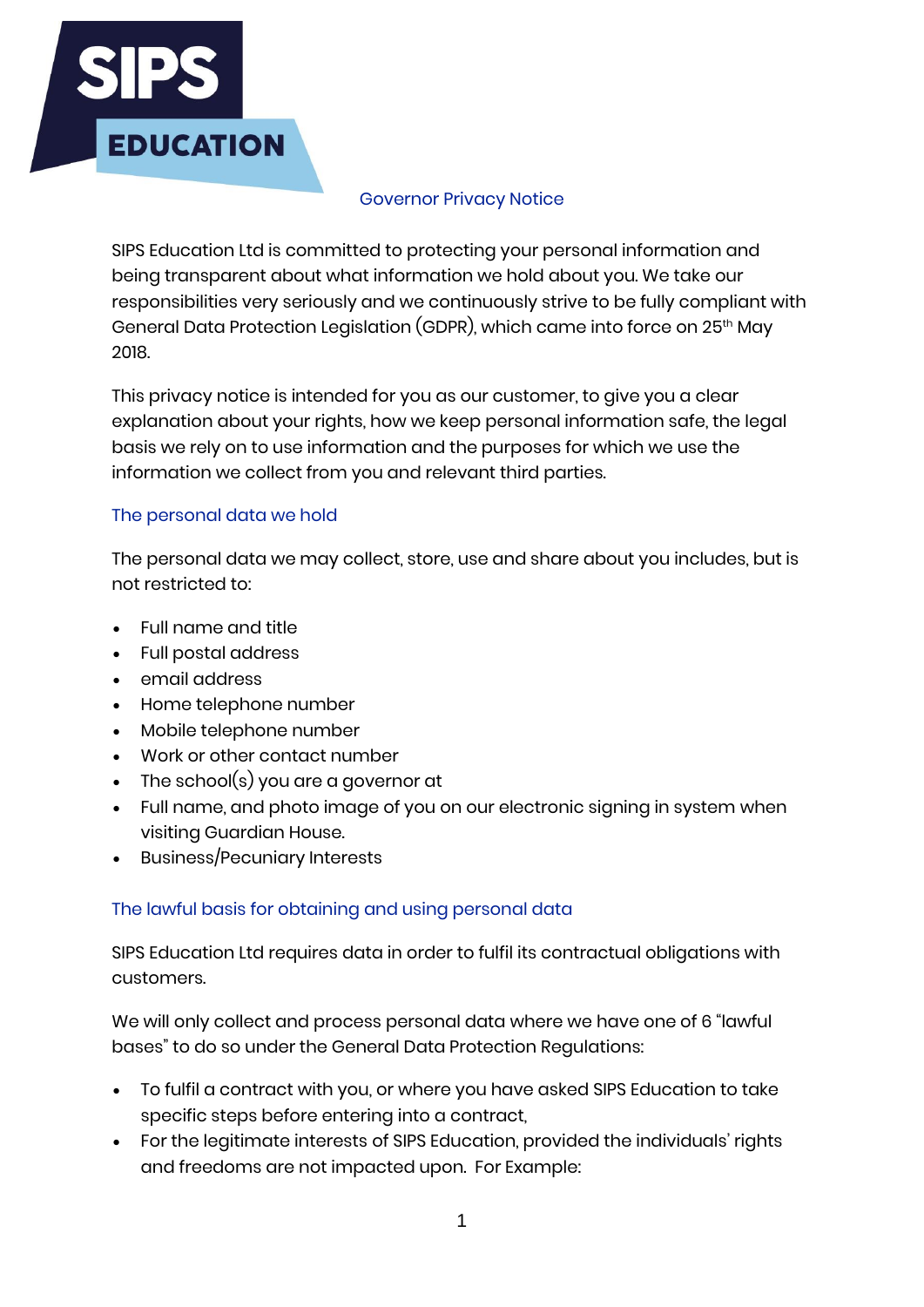- o To co-ordinate meetings and distribute information
- o Maintain a centralised IT system for the coordination of governance activities (eg Governorhub)
- o Provide training information to coordinate training sessions and distribute information
- o Relevant associations require information to be able to distribute relevant information directly to trustees and governors (eg Association of Sandwell Governing Bodies and National Governance Association)
- Where you have freely given consent to use it in a certain way
- To comply with a legal obligation
- To help to protect your vital interests
- To perform a task in the public interest

### How we use this data

We use this data for the purpose of processing the data to support the school/Academy/Trust etc to:

- Establish and maintain effective governance
- Meet statutory obligations for publishing and sharing governors' and trustees' details
- Facilitate safe recruitment, as part of our safeguarding obligations towards pupils

As part of our communication strategy, you will only receive marketing communication from us if you have 'opted in' to receive them, meaning that you have stated that you are happy for us to share such communications with you.

IT systems are used to monitor the effectiveness of our electronic communications with you. The data from this monitoring is generally used as a business database to inform profiling and business development.

A video conferencing platform may be used to hold meetings. Where SIPS are the host of the video platform, consent from governors will be obtained at the start of the meeting in order for the meeting to be recorded. The recording will not be shared with third parties other than listed above if required, and will be password protected by SIPS as the host.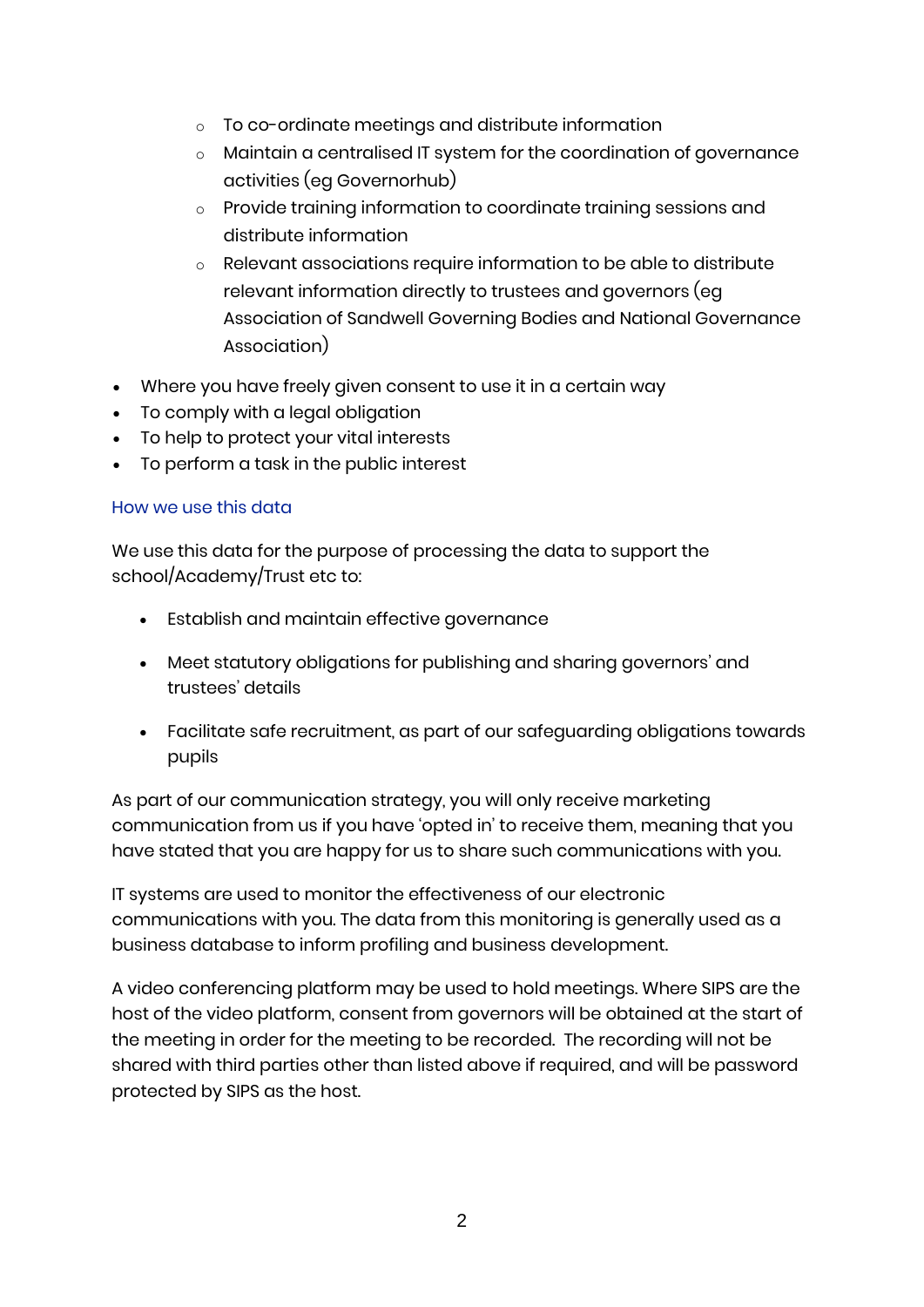A recording will only be made for the purposes of ensuring accuracy of minutes taken. Access will be restricted and only permitted following Chair approval. The whole recording will be destroyed upon completion and approval of minutes.

### CCTV System

Customers visiting SIPS Education premises:

A Closed Circuit Television (CCTV) system, is installed as part of our commitment to safety and security. We use the CCTV system fairly, within regulatory guidelines and law, with the personal privacy of individuals using the building and the objective of recording incidents for safety and security in mind. Security cameras are clearly visible and accompanied by signs indicating that CCTV is in use. SIPS Education operates a robust policy governing the use of the CCTV system; in case of queries, please contact our Data Protection Officer.

The communal areas of Guardian House, of which SIPS Education are located, have CCTV in operation, which is operated by the landlord, Bond Wolfe.

# Data sharing

We do not share personal information with any third party (unless otherwise stated in this privacy notice) without consent, unless the law requires us to do so.

Where it is legally required, or necessary (and complies with data protection law) we may share personal data with:

- The relevant Local Authority to meet our legal and contractual obligations to share information with it.
- Professional advisers and consultants (if a governor in a Sandwell school this will be the Association of Sandwell Governing Bodies)
- Professional bodies National Governor Association (NGA)
- Our auditors
- Police forces
- Law courts

# Security of your personal data

We have appropriate safeguards in place (both in terms of our procedures and the technology we use) to keep your personal information as confidential and as secure as possible. We will:

- protect data against accidental loss
- prevent unauthorised access, use, destruction or disclosure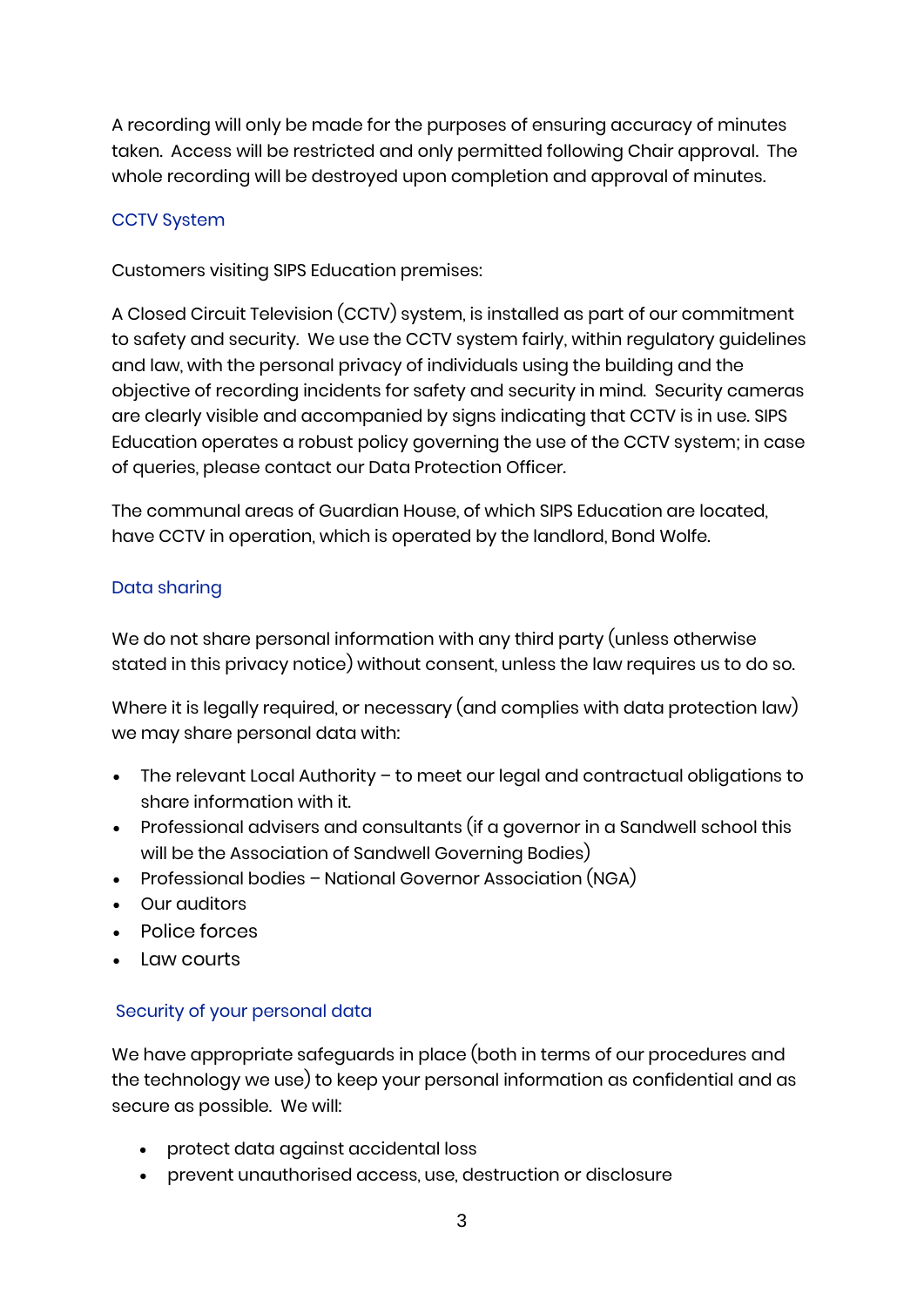- ensure business continuity and disaster recovery
- restrict access to personal information
- train staff and contractors on data security
- manage third party risks, through use of contracts and security reviews

Your data will only be accessible to authorised staff. We will ensure, as far as reasonably possible, that any third parties we use for processing your personal information will do the same.

Information will be stored only for as long as it is needed or required by statute and will be disposed of appropriately.

We undertake to report any personal data breaches in accordance with the General Data Protection Regulation requirements.

### Your Rights as a Data Subject

Under the Regulation, Data Subjects have 8 rights, as listed below. SIPS Education will ensure procedures are in place to be able to respond in a timely manner to any request from a Data Subject to exercise one of their rights. The 8 rights are:

- Right to be informed
- Right of access
- Right to rectification
- Right to erasure
- Right to restrict processing
- Right to data portability
- Right to object
- Rights in relation to automated decision making and profiling

#### Subject Access Requests

If you wish to access the information held on you by SIPS Education, you may submit a Subject Access Request. Such request must be directed to the Data Protection Officer. A request can be made verbally or in a written format.

SIPS Education is registered as a Data Controller with the Information Commissioner. The Director for Risk Management, Laura Hadley is the Data Protection Officer for the Company. The Deputy Data Protection Officer for the Company is Project Development Manager, Amanda Moore.

You have a right to complain to the Information Commissioner's Office about the way in which we process your personal data. Please see [https://ico.org.uk](https://ico.org.uk/)